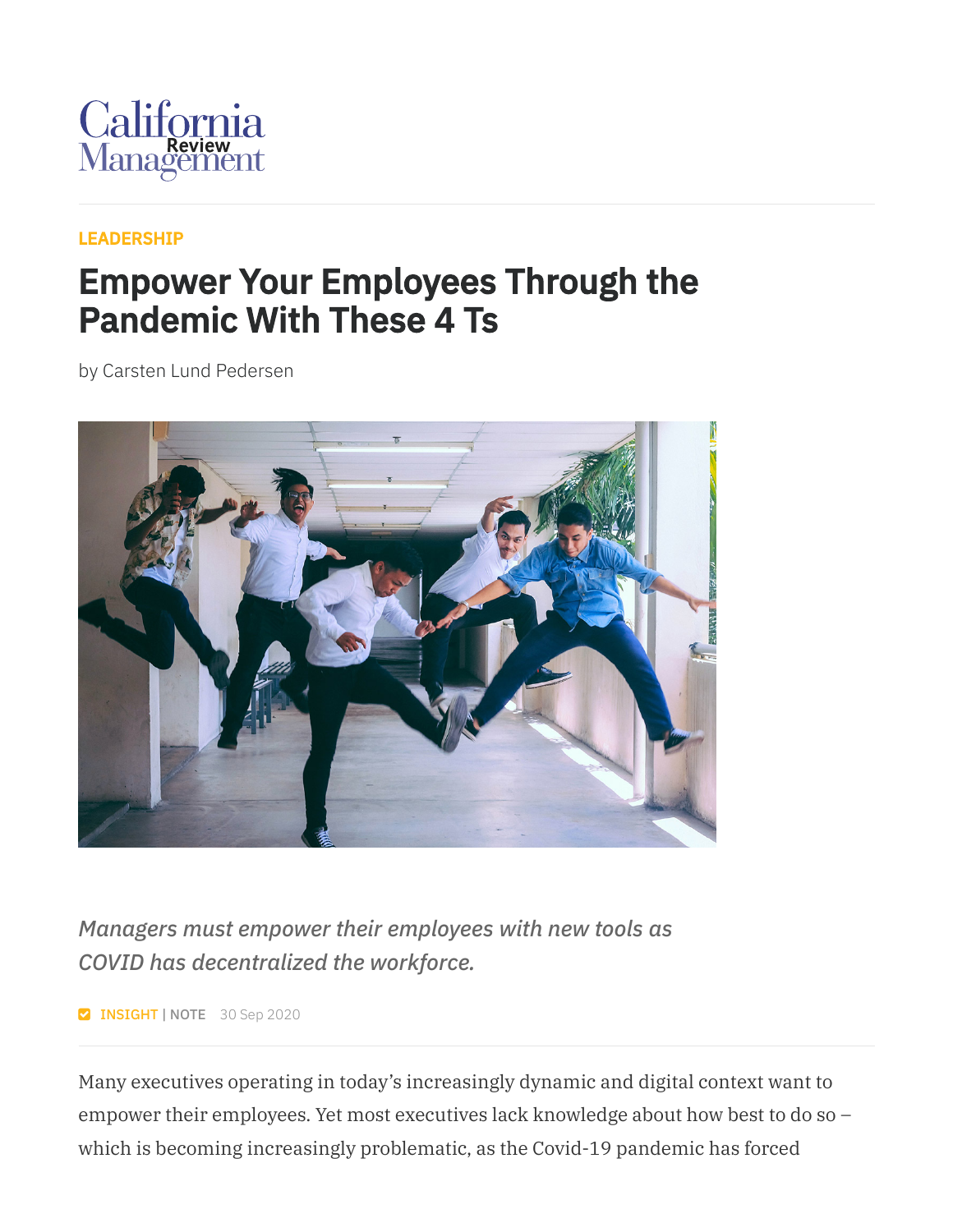companies to work in a decentralized manner. Part of the problem originates from the flawed perception that autonomous employees do not need management.

Paradoxically, I've found that empowering employees often require more, not less, [management](https://research.cbs.dk/da/publications/empowering-employees-a-how-to-guide-for-assisting-autonomy) – but it often comes in a different form: **My research on employee autonomy** suggests that there are four key dimensions – *the 4 Ts* – that managers can utilize to fuel autonomous efforts in their organizations.

To help executives better manage autonomous employees (particularly during the current pandemic), I've therefore developed the framework shown below, which presents the research-based findings of the most important elements in fostering employee autonomy.



Can management structure it?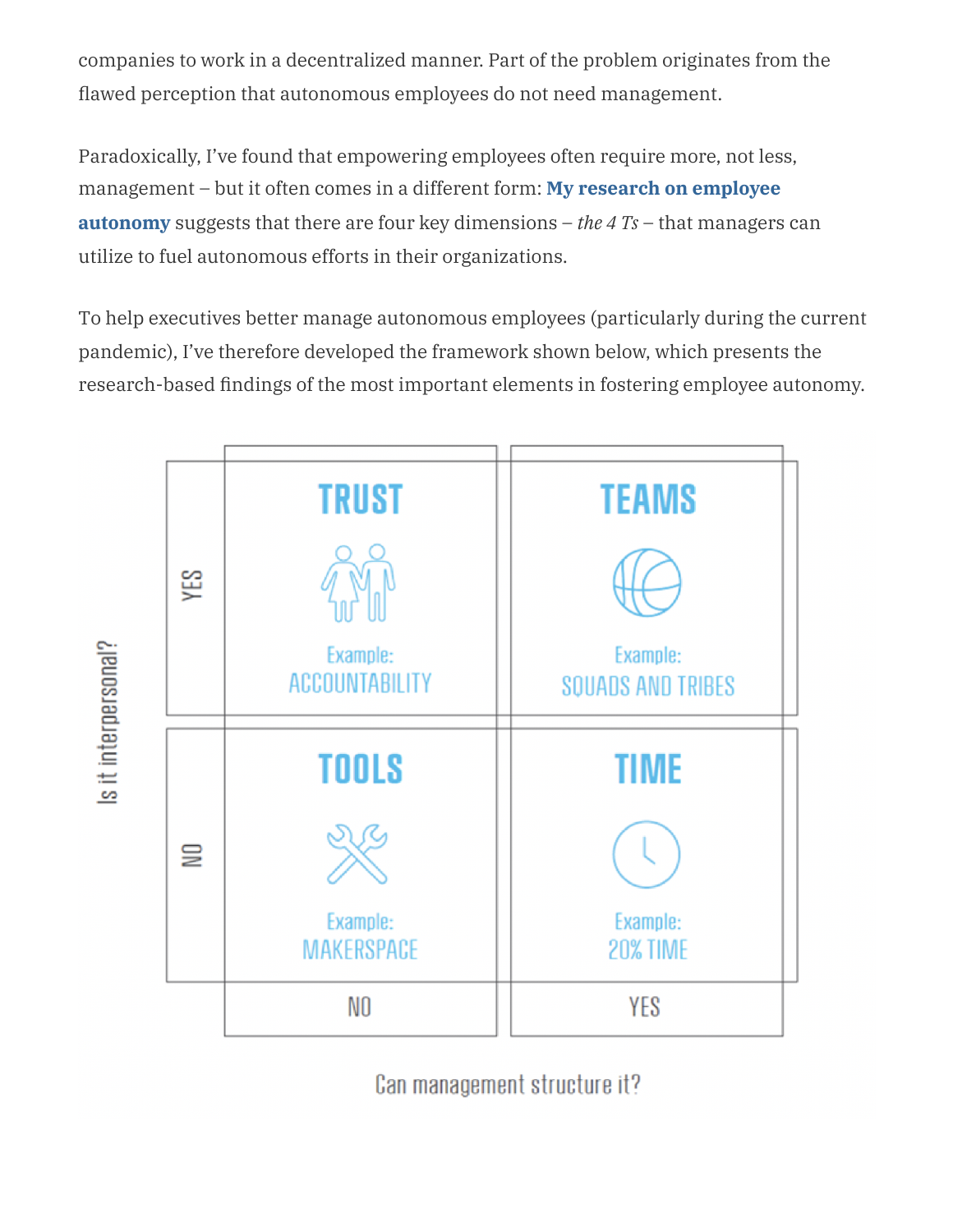## The autonomy quadrathlon

The elements entailed in the model are as follows:

- Teams,
- Trust,
- Time, and
- Tools.

Working with autonomy therefore becomes a form of *quadrathlon*, where you will need to be great in four different disciplines. Only being skilled in one of the elements won't suffice. Below I elaborate on the elements.

**Teams:** One important aspect of fostering employee autonomy that can be directly initiated by top management is the introduction of teamwork in smaller groups and a mandate to make decisions on focal projects. By structuring project work around different types of teams with decentralized decision authority, managers can: (i) provide employees on teams with a mandate to make important decisions and (ii) build a local form of governance that will ensure agility. Examples of appropriate teamwork includes Spotify's **matrix [organization](https://medium.com/scaled-agile-framework/exploring-key-elements-of-spotifys-agile-scaling-model-471d2a23d7ea)** of squads and tribes as well as Jeff Bezos' famous '**2 [pizza](https://www.cnbc.com/2018/04/30/jeff-bezos-2-pizza-rule-can-help-you-hold-more-productive-meetings.html) rule'** at Amazon, where team size is to be small enough to be fed with two pizzas. During the Corona pandemic, it has also been seen how companies built around decentralized teams, such as **Haier [Group](https://sloanreview.mit.edu/article/how-autonomy-creates-resilience-in-the-face-of-crisis/)**, have been more resilient to the crisis.

**Trust:** Executives cannot order their employees to trust them – which partly explains why they have such difficulty in managing it. Autonomy cannot be initiated if there is no trust between management and employees. Trust is related to autonomy, as managers who foster autonomy signal to their employees that they trust their judgments and that they believe they will act in the best interests of the organization. Similarly, employees who accept the call to be autonomous convey not only that they trust their managers but also that they trust they will not be unnecessarily reprimanded if acting on their own leads to failure, although they will (and should) be held accountable for the outcomes of their autonomy. During Covid-19, we've seen how many workplaces have been forced to trust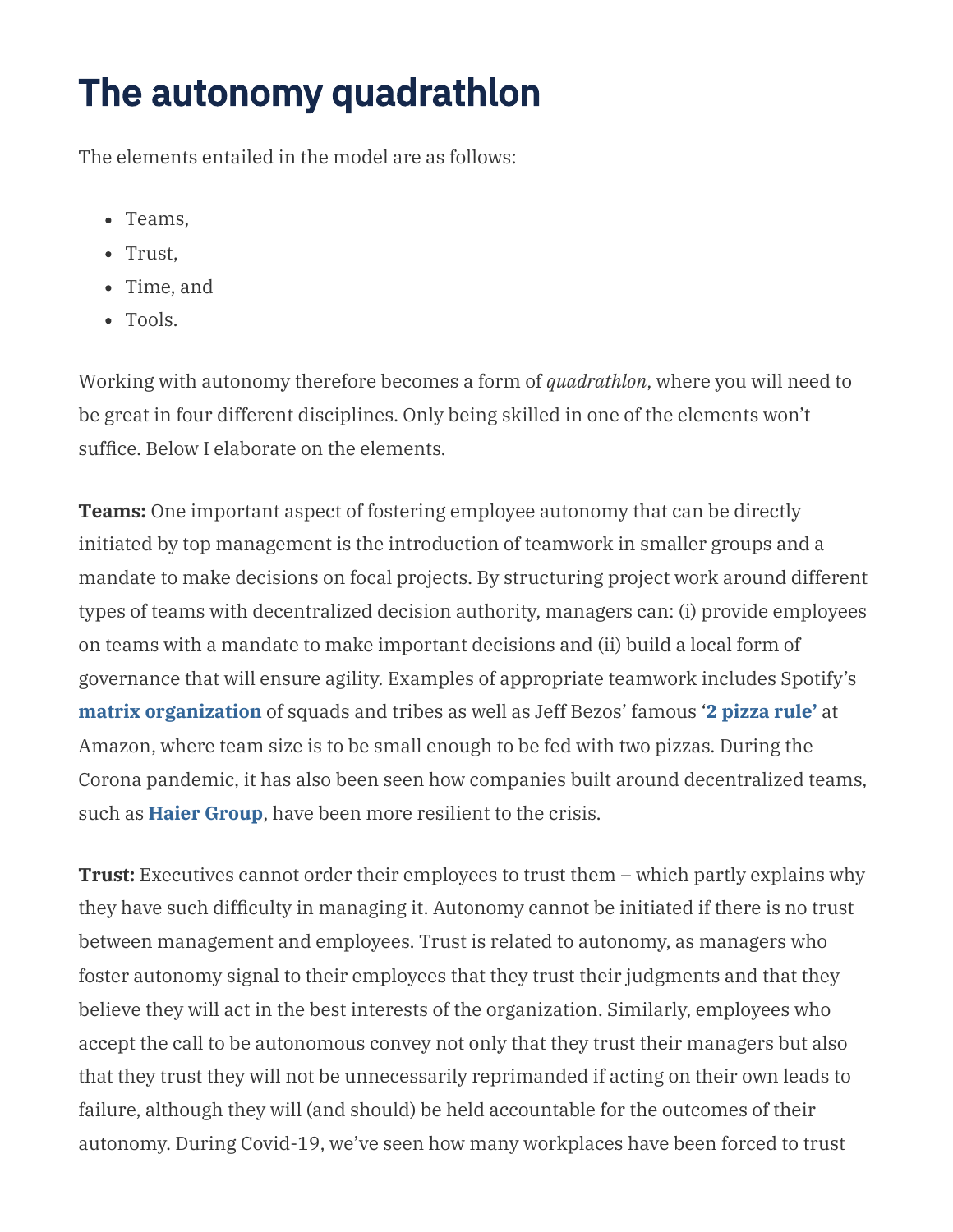their employees in working from home – and in most cases, employees have risen to the occasion, earning future trust in their autonomy. We've seen examples from Facebook and Twitter that convey this trust by stating that their employees can in principle work from home as long as they want.

**Time:** If you merely tell your autonomous teams that you trust them and that they should make decisions on their own, will they then act on that instruction? Not necessarily. One thing that determines (and controls) the actions of employees is the amount of time they have available. For instance, if employees are busy with day-to-day operational tasks and project work, chances are that they will not have time to pursue pet projects on their own. One thing that can be done is to allocate time for employees to work on their own pet projects. Google have become famous with their so-called **20% [time,](https://mashable.com/2018/05/11/google-20-percent-rule/?europe=true)** where employees are free to work on projects of their choosing for 20% of their time. During the Covid-19 pandemic, many people have similarly experienced more time being freed up to make autonomous decisions.

**Tools:** Employees may have great ideas for your organization's next big app, but little autonomous innovation will come about if they do not have the information, software and resources they need to develop the app. In other words, employees need tools to help them be autonomous. These tools may be available in the form of "makerspaces"– collaborative work spaces in which tools such as 3D printers, laser cutters, databases, and a wide range of knowledge are made available to allow for something to be built. During Covid-19, many tools have gained attraction as means for decentralized coordination, such as Zoom, Teams and Hangouts.

For each of these elements, executives should write down one thing they currently do that they believe should be continued, one thing that they should stop doing, and one thing that they should start doing. We can now combine these elements in a matrix (see below).